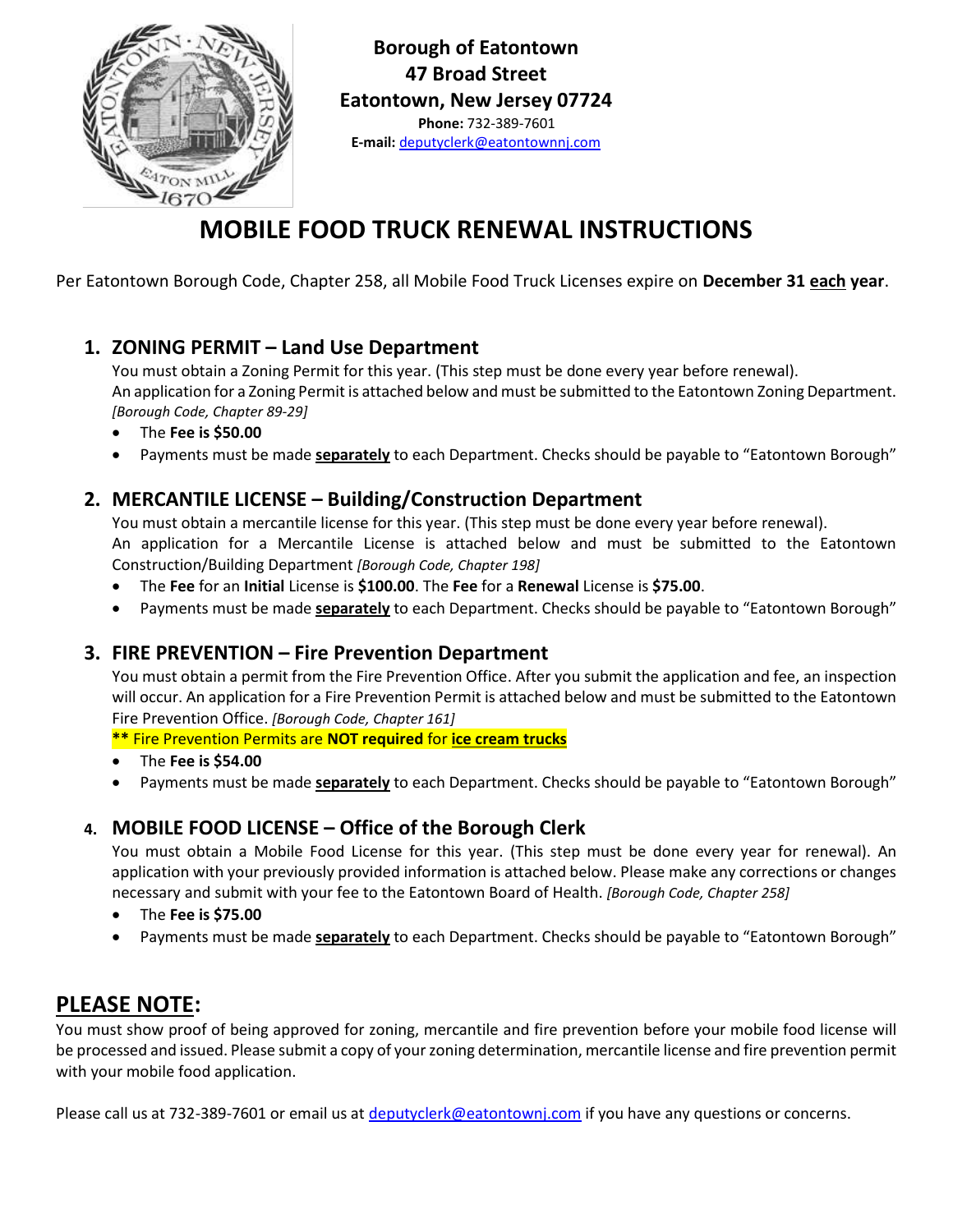

**Borough of Eatontown 47 Broad Street Eatontown, New Jersey 07724 Phone: 732-389-7611 Fax: 732-935-1822**

**APPLICATION FEE: \$50.00**

(Due Upon Filing of Application)

## **ZONING PERMIT APPLICATION**

All applications for a Shed, Fence, Pool, Etc. must be accompanied by a property survey to scale indicating the size of the proposed structure, setbacks and general location. **All applications for the use of a Business, Change – In – Tenancy or Use Change must indicate the scope of the proposed Business**.

| Date: _____________               | Block:                                                             | Lot:            | Zone:                                                |  |
|-----------------------------------|--------------------------------------------------------------------|-----------------|------------------------------------------------------|--|
|                                   |                                                                    |                 |                                                      |  |
| Historic District: Yes No         |                                                                    |                 |                                                      |  |
| Applicant's Name:                 | <u> 1989 - Andrea Station Barbara, amerikan personal (h. 1989)</u> | Owner's Name:   |                                                      |  |
| Address:                          |                                                                    | Address:        |                                                      |  |
| City/State/Zip:                   |                                                                    | City/State/Zip: | <u> 1989 - Johann Stein, Amerikaansk politiker (</u> |  |
| Phone Number:                     |                                                                    | Phone Number:   |                                                      |  |
| E-mail:                           |                                                                    | E-mail:         |                                                      |  |
| Name of Business (if applicable): |                                                                    |                 |                                                      |  |

**TYPE OF APPLICATION WITH DESCRIPTION OF WORK:** (for example: addition, deck, fence, pool, shed, change-in-tenancy,

 $\_$  , and the contribution of the contribution of the contribution of the contribution of  $\mathcal{L}_\text{max}$ 

 $\overline{\phantom{a}}$  , and the contribution of the contribution of the contribution of the contribution of the contribution of the contribution of the contribution of the contribution of the contribution of the contribution of the

\_\_\_\_\_\_\_\_\_\_\_\_\_\_\_\_\_\_\_\_\_\_\_\_\_\_\_\_\_\_\_\_\_\_\_\_\_\_\_\_\_\_\_\_\_\_\_\_\_\_\_\_\_\_\_\_\_\_\_\_\_\_\_\_\_\_\_\_\_\_\_\_\_\_\_\_\_\_\_\_\_\_\_\_\_\_\_\_\_\_\_\_\_\_\_\_\_

change-in-ownership, any new construction, etc.) \_\_\_\_\_\_\_\_\_\_\_\_\_\_\_\_\_\_\_\_\_\_\_\_\_\_\_\_\_\_\_

Attach a current survey or plot plan to scale showing size of property, lot dimensions and dimensions of all existing and proposed improvements. Label distances to all property lines and streets. All new construction: attach an elevation plan to scale showing number of stories; and below grade construction. Change-in-Use/Tenancies: attach a floor/seating plan and a parking plan showing seating, parking stalls and dumpster locations.

I certify that the answers to the above-referenced questions and any statements made on the survey map, plot plan and seating and parking plans are true and complete to the best of my knowledge. I understand that this permit does not exempt the bearer of responsibility to secure a certificate of occupancy, building permits, board of health approvals or other permits as required by the municipality, county, state or federal agencies.

Signature of Applicant The State Signature of Owner Date Date Signature of Owner Date

\_\_\_\_\_\_\_\_\_\_\_\_\_\_\_\_\_\_\_\_\_\_\_\_\_\_\_\_\_\_\_ \_\_\_\_\_\_\_\_\_\_ \_\_\_\_\_\_\_\_\_\_\_\_\_\_\_\_\_\_\_\_\_\_\_\_\_\_\_\_\_\_ \_\_\_\_\_\_\_\_\_\_\_

**PER ORDINANCE SECTION 200, PROOF OF TAXES BEING CURRENT MUST BE PROVIDED**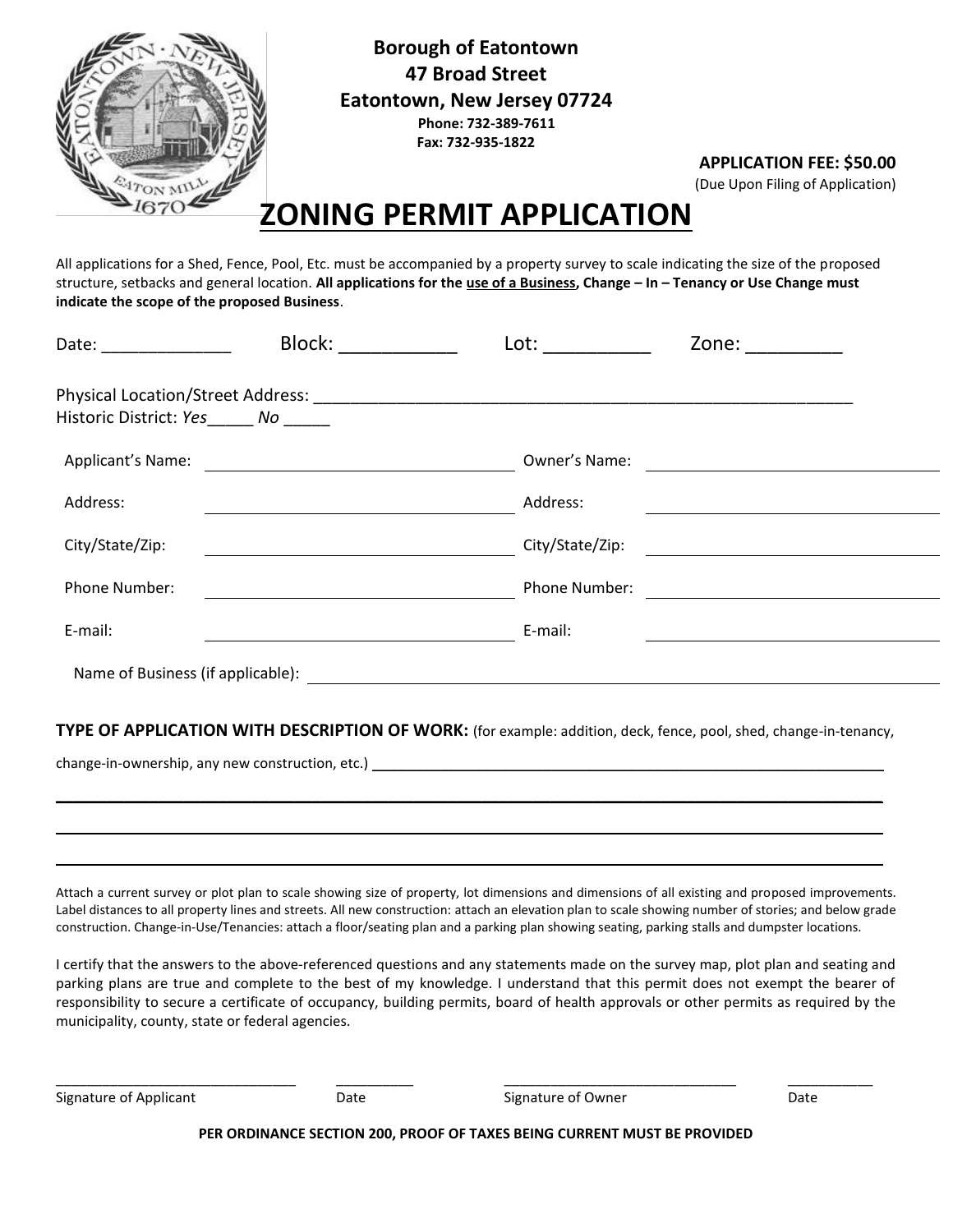

**Borough of Eatontown Mercantile Licensing Department 47 Broad Street** Eatontown, New Jersey 07724-2246 Phone: 732-389-7618 merc@eatontownnj.com

# **Mercantile Application**

|                                                | <b>NEW BUSINESS FEE \$100</b><br>LATE FEE \$25<br><b>ANNUAL RENEWAL FEE \$75</b> |  |  |  |  |  |  |
|------------------------------------------------|----------------------------------------------------------------------------------|--|--|--|--|--|--|
| Please complete the entire application legibly |                                                                                  |  |  |  |  |  |  |
|                                                |                                                                                  |  |  |  |  |  |  |
|                                                |                                                                                  |  |  |  |  |  |  |
|                                                |                                                                                  |  |  |  |  |  |  |
|                                                |                                                                                  |  |  |  |  |  |  |
|                                                |                                                                                  |  |  |  |  |  |  |
|                                                |                                                                                  |  |  |  |  |  |  |
|                                                | <b>BUSINESS OWNER INFORMATION</b>                                                |  |  |  |  |  |  |
|                                                |                                                                                  |  |  |  |  |  |  |
|                                                |                                                                                  |  |  |  |  |  |  |
|                                                |                                                                                  |  |  |  |  |  |  |
|                                                |                                                                                  |  |  |  |  |  |  |
|                                                |                                                                                  |  |  |  |  |  |  |
|                                                | <b>EMERGENCY CONTACT INFORMATION</b>                                             |  |  |  |  |  |  |
|                                                | NAME: NAME:                                                                      |  |  |  |  |  |  |
|                                                | <b>TELEPHONE:</b>                                                                |  |  |  |  |  |  |

**Applicant Signature** 

Date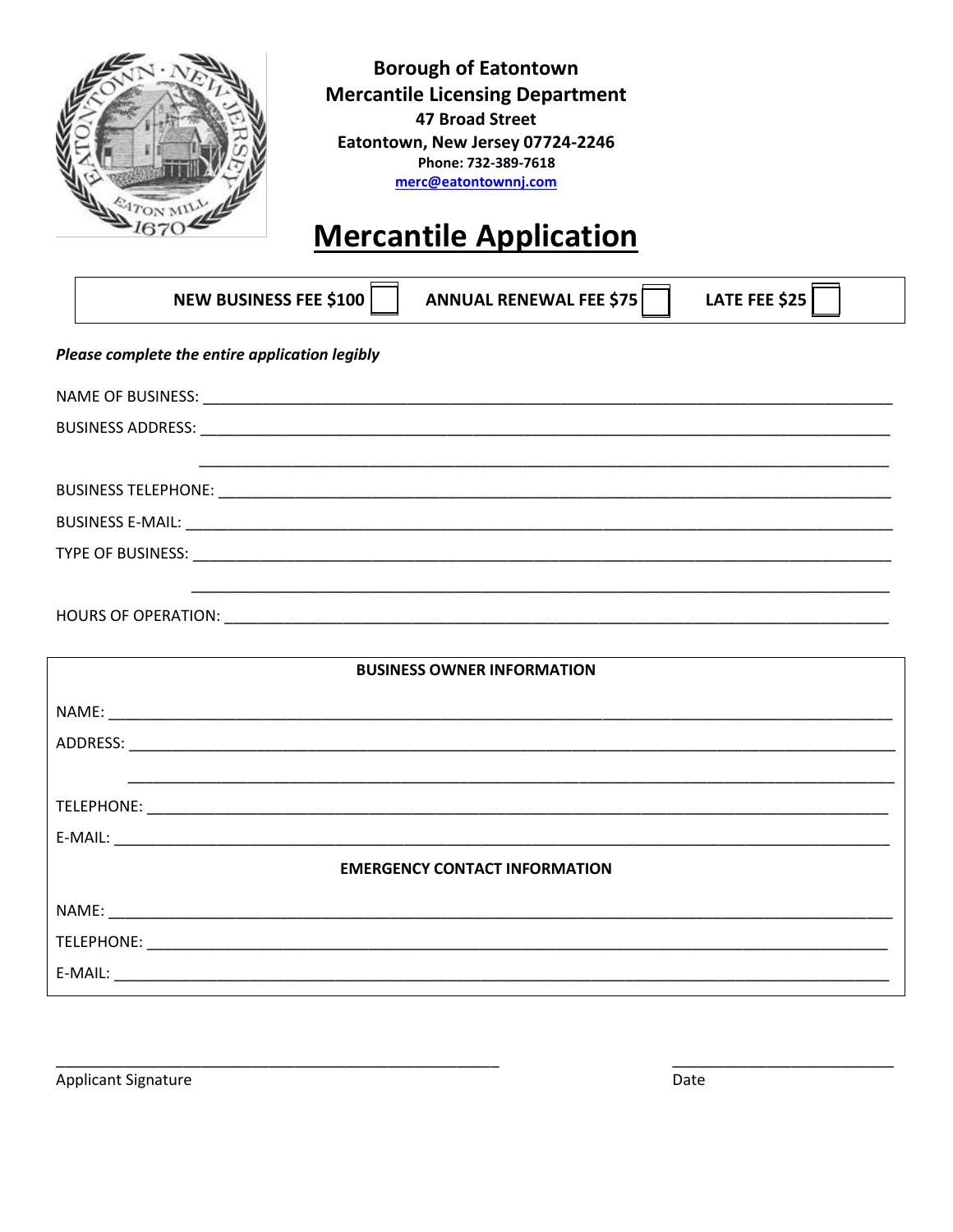

### **FIRE PREVENTION BUREAU**

### **47 Broad Street**

**Phone: 732-389-7620**

**\*This Permit is NOT required for Ice Cream Trucks\* All other mobile food vendors must obtain a Fire Prevention Permit**

## **APPLICATION FOR PERMIT**

### **The Uniform Fire Code states**:

"Permits shall be required, and obtained from the local enforcing agency for the activities specified in this section, except where they are an integral part of a process or activity by reason of which a use is required to be registered and regulated as a life hazard use. Permits shall at all times be kept in the premises designated therein and shall at all times be subject to inspection by the fire official." [N.J.A.C. 5:70-2.7(a)]

| Date of application: _____________                               |                                                                                                                                                                                                                                                                                                                                                                                           |  |
|------------------------------------------------------------------|-------------------------------------------------------------------------------------------------------------------------------------------------------------------------------------------------------------------------------------------------------------------------------------------------------------------------------------------------------------------------------------------|--|
|                                                                  |                                                                                                                                                                                                                                                                                                                                                                                           |  |
|                                                                  |                                                                                                                                                                                                                                                                                                                                                                                           |  |
|                                                                  |                                                                                                                                                                                                                                                                                                                                                                                           |  |
|                                                                  |                                                                                                                                                                                                                                                                                                                                                                                           |  |
|                                                                  |                                                                                                                                                                                                                                                                                                                                                                                           |  |
|                                                                  |                                                                                                                                                                                                                                                                                                                                                                                           |  |
|                                                                  | And for the keeping, storage, occupancy, sale, handling or manufacture of the following: ___________________________                                                                                                                                                                                                                                                                      |  |
|                                                                  |                                                                                                                                                                                                                                                                                                                                                                                           |  |
| as well as any specific conditions imposed by the fire official. | <u> 1989 - Johann John Harry, mars and deutscher Stadt and deutscher Stadt and deutscher Stadt and deutscher Stadt</u><br>I hereby acknowledge that I have read this application, that the information given is correct, and that I am the owner, or duly<br>authorized to act in the owner's behalf and as such hereby agree to comply with the applicable requirements of the fire code |  |

Applicant Signature **Fire Official Signature** Fire Official Signature

\$54.00 Type 1 Permit

Fee Amount Permit Type

Note: Per Chapter 161 of the Borough Code, there are five types of permits. See attached sheets for type and fee.

\_\_\_\_\_\_\_\_\_\_\_\_\_\_\_\_\_\_\_\_\_\_\_\_\_\_\_\_\_\_\_\_\_\_\_\_\_\_\_\_\_ \_\_\_\_\_\_\_\_\_\_\_\_\_\_\_\_\_\_\_\_\_\_\_\_\_\_\_\_\_\_\_\_\_\_\_\_\_\_\_\_\_\_\_\_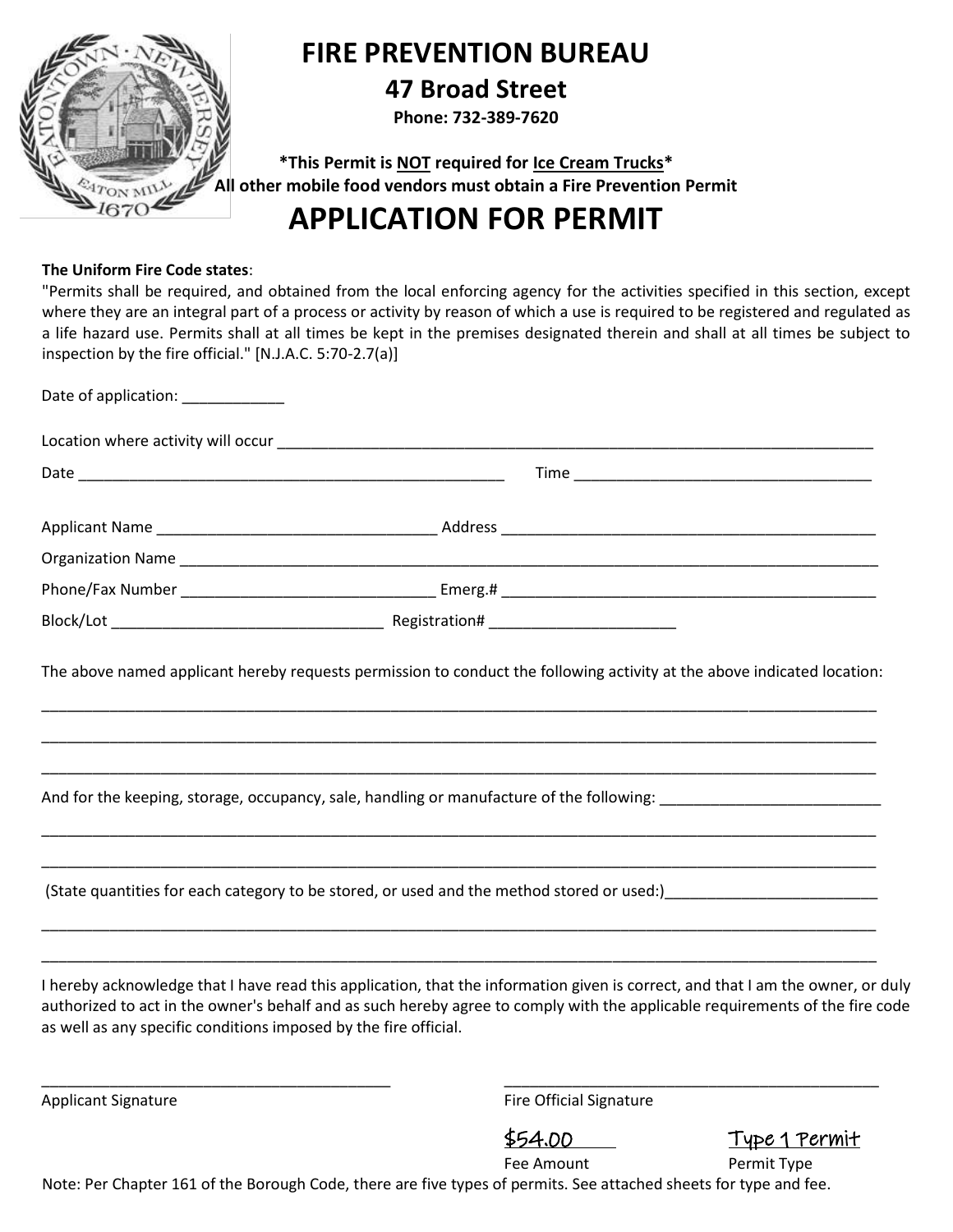### *Type 1 Permit - \$ 54.00*

1. Bonfires;

- 2. The use of a torch or flame-producing device to remove paint from, or seal membrane roofs on, any building or structure;
- 3. The occasional use of any non-residential occupancy other than Use Groups F, H or S for group overnight stays of persons over  $2^{1/2}$  years of age, in accordance with section F-709.0 of the Fire Prevention Code;
- 4. Individual portable kiosks or displays when erected in a covered mall for a period of less than 90 days, and when not covered by a Type 2 permit;
- 5. The use of any open flame or flame producing device, in connection with any public gathering, for purposes of entertainment, amusement, or recreation;
- 6. Welding and cutting operations except where the welding and cutting is performed in areas approved for welding and is registered as a type B Life Hazard use;
- 7. The possession or use of explosives or blasting agents, other than model rocketry engines regulated under N.J.A.C. 12:194;
- 8. The use of any open flame or flame-producing device in connection with the training of non-fire service personnel in fire suppression or extinguishment procedures;
- 9. The occasional use in any building of a multipurpose room, with a maximum permitted occupancy of 100 or more for amusement, entertainment or mercantile type purposes.
- 10. The storage or handling of class I flammable liquids in closed containers of aggregate amounts of more than 10 gallons, but not more than 660 gallons inside a building, or more than 60 gallons, but not more than 660 gallons outside a building.
- 11. The storage or handling of class II or IIIA combustible liquids in closed containers of aggregate amounts of more than 25 gallons, but not more than 660 gallons inside a building, or more than 60 gallons, but not more than 660 gallons outside a building.
- 12. Any permanent cooking operation that requires a suppression system in accordance with N.J.A.C. 5:70-4.7(g) and is not defined as a life hazard use in accordance with N.J.A.C. 5:70-2.4.
- 13. The use as a place of public assembly, for a total of not more than 15 days in a calendar year, of a building classified as a commercial farm building under the Uniform Construction Code.

### *Type 2 Permit - 214.00*

1. Bowling lane resurfacing and bowling pin refinishing involving the use and application of flammable liquids or materials;

- 2. Fumigation or thermal insecticide fogging;
- 3. Carnivals and circuses employing mobile structure used for human occupancy;
- 4. The use of a covered mall in any of the following manners:
	- (a) Placing or constructing temporary kiosks, display booths, concession equipment or the like in more than 25 percent of the common area of the mall;
	- (b) Temporarily using the mall as a place of assembly;
	- (c) Using open flame or flame devices;
	- (d) Displaying liquid or gas fueled powered equipment; or
	- (e) Using liquefied petroleum gas, liquefied natural gas, and compressed flammable gas in containers exceeding 5 pound capacity.
- 5. Storage outside of buildings of LP-gas cylinders when a part of a cylinder exchange program.

### *Type 3 Permit - 427.00*

- 1. Industrial processing ovens or furnaces operating at approximately atmospheric pressure and temperature not exceeding 1400 degrees Fahrenheit which are heated with oil and gas fuel or which contain flammable vapors from the product being processed;
- 2. Any wrecking yard or junk yard; or
- 3. The storage or discharge of fireworks.

### *Type 4 Permit - 641.00*

- 1. Storage or use at normal temperature and pressure or more than 2000 cubic feet of flammable compressed gas or 6000 cubic feet or non flammable compressed gas;
- 2. The production or sale of cryogenic liquids; the storage or use of more than 10 gallons of liquid oxygen, flammable cryogenic liquids or cryogenic oxidizers; or the storage of more than 500 gallons of non-flammable, nontoxic, cryogenic liquids;
- 3. The storage, handling, and processing of flammable, combustible, and unstable liquids in closed containers and portable tanks in aggregate amounts of more than 660 gallons;
- 4. To store or handle (except medicines, beverages, foodstuffs, cosmetics, and other common consumer items, when packaged according to commonly accepted practices):
	- (a) More than 55 gallons of corrosive liquids;
	- (b) More than 500 pounds of oxidizing materials;
	- (c) More than 10 pounds of organic peroxides;
	- (d) More than 500 pounds of nitromethane;
	- (e) More than 1000 pounds of ammonium nitrate;
	- (f) More than one microcurie of radium not contained in a sealed source;
	- (g) More then one millicurie of radium or other radiation material in a sealed source or sources;
	- (h) Any amount of radioactive material for which the specific license from the Nuclear Regulator Commission is required; or (i) More than 10 pounds of flammable solids.
- 5. The melting, casting, heating, treating, machining or grinding of more than 10 pounds of magnesium per working day; or

#### *Type 5 Permit - 1,380.00*

1. Reserved.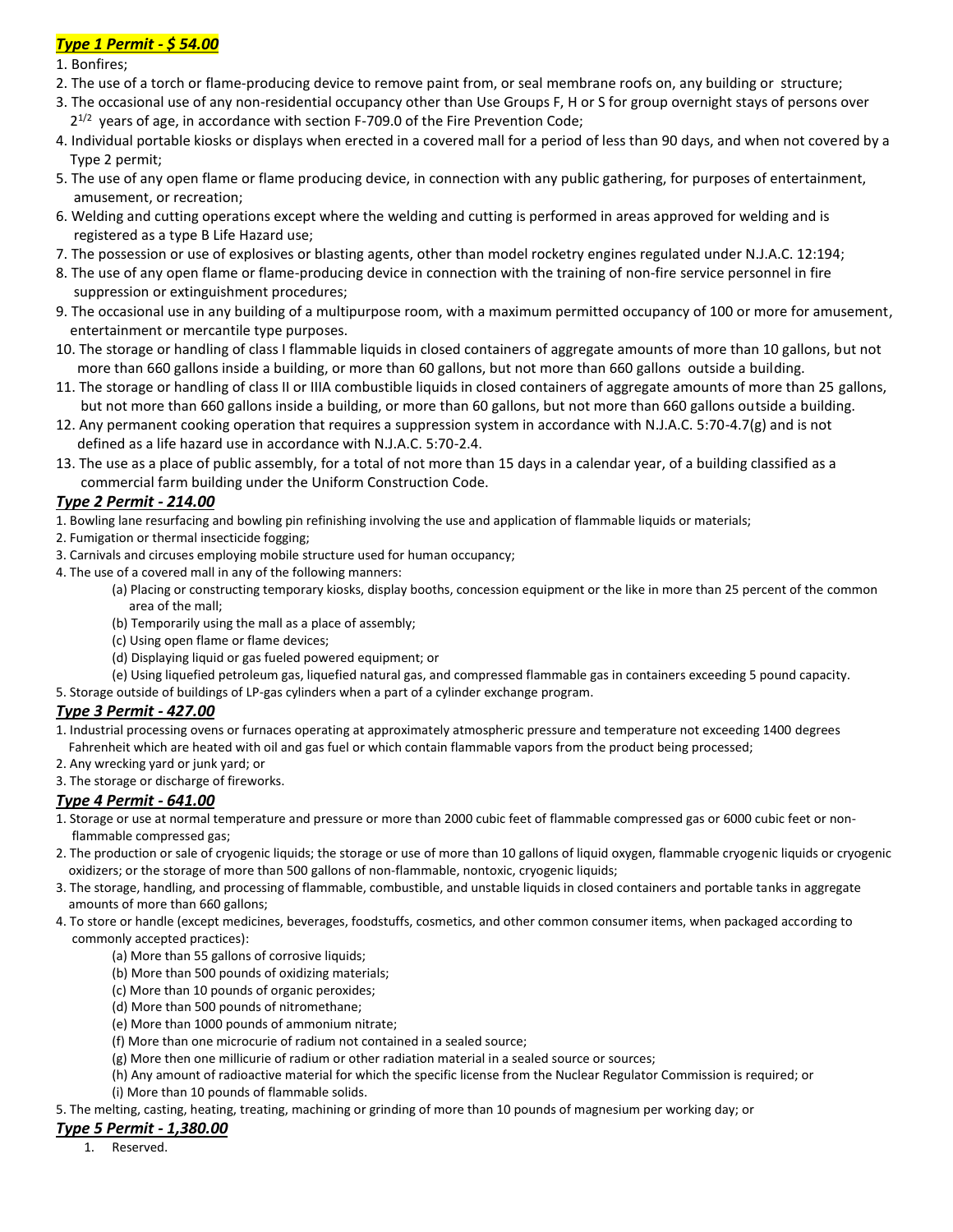| ATON MIL                                    | <b>Office of the Board of Health</b><br><b>47 Broad Street</b><br>Eatontown, New Jersey 07724<br>Phone: 732-389-7601<br>E-mail: deputyclerk@eatontownnj.com |                             |        |
|---------------------------------------------|-------------------------------------------------------------------------------------------------------------------------------------------------------------|-----------------------------|--------|
|                                             |                                                                                                                                                             |                             |        |
|                                             |                                                                                                                                                             | Eatontown, New Jersey 07724 |        |
|                                             |                                                                                                                                                             |                             |        |
|                                             | <b>TYPE OF ESTABLISHMENT</b> (Please Check One)                                                                                                             |                             |        |
| <b>MOBILE TRUCK PERMIT</b>                  |                                                                                                                                                             |                             |        |
|                                             | SPECIAL EVENT Date(s) of Event: _______________________________Hour(s) of Event: _____________________________                                              |                             |        |
|                                             |                                                                                                                                                             |                             |        |
|                                             |                                                                                                                                                             |                             |        |
|                                             |                                                                                                                                                             |                             |        |
| Type of Establishment (see below): 258-6 A1 | Fee Due: \$75,00                                                                                                                                            |                             |        |
|                                             | <b>FEE</b>                                                                                                                                                  |                             |        |
| 258-6 A1 Mobile Vehicles                    |                                                                                                                                                             | \$75.00 per year            | $\chi$ |

**258-6 A2 Special Events** *Lasting one week or less in duration* **\$50.00** per event **258-6 A Establishments** *Other Than Licensed Restaurants:* O (3a) Minimum fee ALL establishments **\$125.00** per year O (3b) Between 4,000 and 10,000 square feet (area of food sales) **\$250.00** per year O (3c) Over 10,000 square feet (area of food sales) **\$650.00** per year **258-6 A Restaurants** O (4a) Seating Capacity up to 50 **\$125.00** per year O (4b) Seating Capacity from 51-100 **\$225.00** per year O (4c) Seating Capacity over 100 **\$375.00** per year

Please return this *entire form* with payment by cash, check or money order to:

**Eatontown Borough Attn: Clerk's Office 47 Broad Street Eatontown, New Jersey 07724**

Please Note: All food licenses shall **expire** on **December 31st** *each year*.

Minimum Fees for annual licensing of Retail Food Establishments are hereby fixed by the Borough of Eatontown Code, Chapter 258*: "Retail Food Establishments and Vending Machines"*